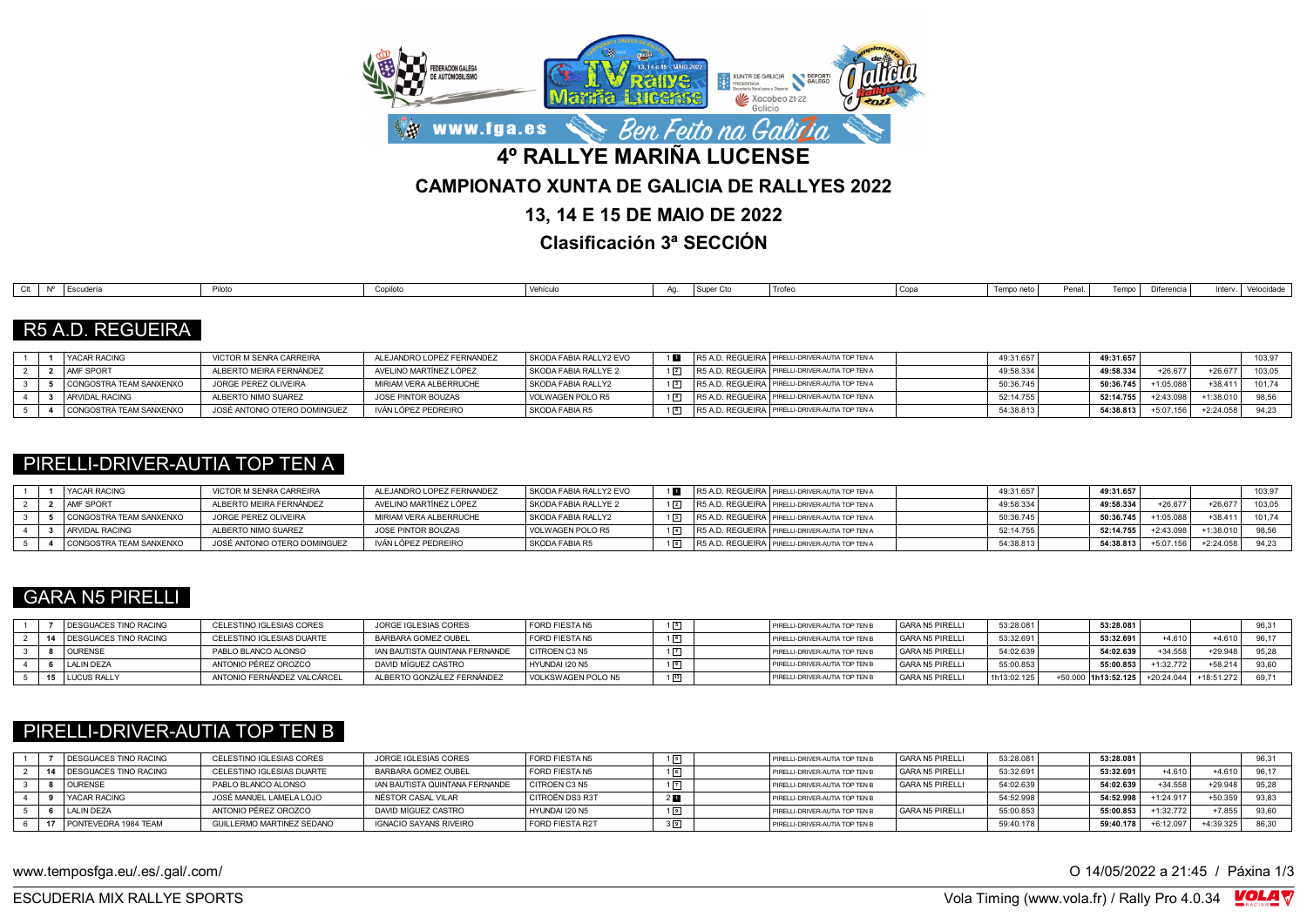

**Clasificación 3ª SECCIÓN**

|  | Escudería        | Piloto                      | Copiloto                   | Vehícuk            | Aa.            | Super C. | Trofe                          | Copa                   | Tempo neto  | Penal. |                     | הrencia          | Interv      | Velocidade |
|--|------------------|-----------------------------|----------------------------|--------------------|----------------|----------|--------------------------------|------------------------|-------------|--------|---------------------|------------------|-------------|------------|
|  |                  |                             |                            |                    |                |          |                                |                        |             |        |                     |                  |             |            |
|  | 12 MIÑO          | PEDRO REIJA DIAZ            | DAISY GONZALEZ FERNANDEZ   | PEUGEOT 306 GTI    | 2 <sub>6</sub> |          | PIRELLI-DRIVER-AUTIA TOP TEN B |                        | 1h00:54.722 |        | 1h00:54.722         | $-7:26.641$      | $+1:14.544$ | 0.4E       |
|  | 15   LUCUS RALLY | ANTONIO FERNÁNDEZ VALCÁRCEL | ALBERTO GONZÁLEZ FERNÁNDEZ | VOLKSWAGEN POLO N5 |                |          | PIRELLI-DRIVER-AUTIA TOP TEN E | <b>GARA N5 PIRELLI</b> | 1h13:02.125 |        | +50.000 1h13:52.125 | $-1 + 20:24.044$ | +12:57.403  |            |

# PIRELLI-DRIVER-AUTIA TOP TEN C

|  | <b>RVS MOTORSPORT</b>          | DAVID RIVAS FUENTES        | JOSE VIFITEZ FERRADANS    | <b>CITROEN C2R2 MAX</b> |             | PIRELLI-DRIVER-AUTIA TOP TEN C | 55:41.092   | 55:41.092   |             |            | 92.48 |
|--|--------------------------------|----------------------------|---------------------------|-------------------------|-------------|--------------------------------|-------------|-------------|-------------|------------|-------|
|  | PONTEVEDRA 1984 TEAM           | DANIEL MONTOTO MATO        | MAIKEL MARQUEZ RODRIGUEZ  | PEUGEOT 208 R2          | $2\sqrt{2}$ | PIRELLI-DRIVER-AUTIA TOP TEN C | 55:47.472   | 55:47.472   | $+6.380$    | $+6.38C$   | 92.30 |
|  | CONGOSTRA TEAM SANXENXO        | RAUL MARTINEZ TORRES       | BRUNO PEREZ FERNANDEZ     | CITROËN C2 GT           |             | PIRELLI-DRIVER-AUTIA TOP TEN C | 57:02.762   | 57:02.762   | $-1:21.670$ | $-1:15.29$ | 90.27 |
|  | TERRA DO EUME                  | IVÁN VÁZOUEZ CASTRO        | DIEGO VÁZQUEZ CASTRO      | FORD FIESTA R2          |             | PIRELLI-DRIVER-AUTIA TOP TEN C | 57:52.048   | 57:52.048   | $+2:10.956$ | $+49.28$   | 88,99 |
|  | <b>SARRIA MOTOR</b>            | RUBÉN LÓPEZ LÓPEZ          | DAMIAN OUTON VEIGA        | PEUGEOT 208 R2          |             | PIRELLI-DRIVER-AUTIA TOP TEN C | 58:05.260   | 58:05.260   | $-2:24.168$ | $+13.21$   | 88.65 |
|  | PONTEVEDRA 1984 TEAM           | ADRIAN REGUEIRA SOUTO      | SERGIO FERNÁNDEZ IGLESIAS | CITROËN SAXO VTS        | $3\sqrt{7}$ | PIRELLI-DRIVER-AUTIA TOP TEN C | 58:30.331   | 58:30.331   | +2:49.239   | $+25.07$   | 88.02 |
|  | <b>BERBERECHO</b>              | JAVIER EIRAS MARIÑO        | ÁLVARO GARCÍA AGRA        | I CITROËN SAXO VTS      | 32          | PIRELLI-DRIVER-AUTIA TOP TEN C | 59:27.387   | 59:27.387   | +3:46.295   | $+57.056$  | 86.61 |
|  | <b>I DESGUACES TINO RACING</b> | BENITO PUCEIRO RADIO       | CHRISTOPHER TELMO DIAZ    | FORD FIESTA R2          |             | PIRELLI-DRIVER-AUTIA TOP TEN C | 59:56.093   | 59:56.093   | $+4:15.001$ | $+28.70$   | 85.92 |
|  | CUNTIS V.T.                    | MIGUEL ÁNGEL CAEIRO VILLAR | ALEJANDRO HERMIDA GARCÍA  | FORD FIESTA R2          |             | PIRELLI-DRIVER-AUTIA TOP TEN C | 1h01:00.030 | 1h01:00.030 | $+5:18.938$ | +1:03.937  | 84.42 |

## VOLANTE F.G.A.

| $-1$<br><b>CORUÑA</b><br><b>JUB RALLY</b><br>$\sim$ | <b>JESUS SANTOS SOLER</b>                   | <b>ENSADO RIVEIRO</b><br>CALL         | 1000074000<br>106 G I<br>' PEUGEU. | $4\sqrt{9}$<br>ـــ | VOLANTE F.G.A  | 1h01:46.497 | 1h01:46.497 |             |             | $\sim$ $\sim$<br>n.,<br>∪.∪ |
|-----------------------------------------------------|---------------------------------------------|---------------------------------------|------------------------------------|--------------------|----------------|-------------|-------------|-------------|-------------|-----------------------------|
| PONTEVEDRA 1984 TEAM<br>44                          | <b>MANUEL MAG</b><br><b>GARIÑOS ESTEVEZ</b> | <b>1Y RODRÍGUE</b><br>ALVARO ARCIPATO | ' PEUGEUT 200 AS                   | $4\sqrt{13}$       | VOLANTE F.G.A. | 1h05:19.972 | 1h05:19.972 | $+3:33.475$ | $+3:33.47F$ | $-1$                        |

# PIRELLI AMF MS

|  | 49 SURCO                      | MARCOS RODRÍGUEZ SANROMÁN     | UNAI CONDE GARCÍA             | CITROËN C2 GT             | 4            | PIRELLI AMF MS | 56:12.288   | 56:12.288             |              |              | 91.62 |
|--|-------------------------------|-------------------------------|-------------------------------|---------------------------|--------------|----------------|-------------|-----------------------|--------------|--------------|-------|
|  | 55 A PONTENOVA                | CÉSAR DÍAZ PÉREZ              | MANUEL RODRÍGUEZ MARIÑO       | PEUGEOT 205 GTI           | $3\sqrt{2}$  | PIRELLI AMF MS | 56:18.827   | 56:18.827             | $+6.539$     | $+6.535$     | 91.44 |
|  | 45 CUNTIS VT                  | MARCOS MACEIRAS GUIMAREY      | SERGIO IGLESIAS REBOREDO      | <b>CITROËN SAXO VTS</b>   | $4\sqrt{2}$  | PIRELLI AMF MS | 57:29.518   | 57:29.518             | $+1:17.23f$  | 1:10.691     | 89.57 |
|  | 51 LALIN DEZA                 | OSCAR GALLEGO GÓMEZ           | MARÍA TERESA LÓPEZ HOSPIDO    | <b>SUZUKI SWIFT SPORT</b> | $4\sqrt{5}$  | PIRELLI AMF MS | 59:27.015   | 59:27.015             | $+3:14.727$  | +1:57.497    | 86.62 |
|  | 47 AGUANTA VOLANTE RALLY TEAM | JUAN CARLOS PAMPILLON ALVAREZ | CRISTIAN ALVAREZ LÓPEZ        | PEUGEOT 106 GTI           |              | PIRELLI AMF MS | 59:37.473   | 59:37.473             | +3:25.185    | $+10.458$    | 86.37 |
|  | 54 RVS MOTORSPORT             | RUBÉN VÁZOUEZ CASTELO         | AGUSTÍN VARELA GARCÍA         | PEUGEOT 206 XS            | $4^{8}$      | PIRELLI AMF MS | 1h01:11.947 | 1h01:11.947           | +4:59.659    | $+1:34.474$  | 84.14 |
|  | 52 ARES RACING                | MIGUEL SUÁREZ ARES            | NICOLÁS RAMÓN CERNADAS GARCÍA | CITROËN SAXO VTS          | $4\sqrt{10}$ | PIRELLI AMF MS | 1h02:02.916 | 1h02:02.916           | +5:50.628    | $+50.96$     | 82.99 |
|  | 53 RVS MOTORSPORT             | <b>ENRIQUE RUZO PEREZ</b>     | SHEILA GARCIA SUAREZ          | PEUGEOT 206 XS            |              | PIRELLI AMF MS | 1h03:49.954 | 1h03:49.954           | +7:37.666    | +1:47.038    | 80.67 |
|  | 56 SARRIA MOTOR               | ANDRES MONTERO NEIRA          | SHEILA DE LA FUENTE LAGO      | PEUGEOT 206 XS            |              | PIRELLI AMF MS | 1h04:43.545 | 1h04:43.545           | +8:31.257    | $+53.591$    | 79.56 |
|  | 50 SARRIA MOTOR               | PABLO SANCHEZ SANCHEZ         | RUBEN TOURON VAZQUEZ          | <b>SUZUKI SWIFT SPORT</b> | $3\sqrt{16}$ | PIRELLI AMF MS | 1h30:49.400 | +1:10.000 1h31:59.400 | $+35:47.112$ | $+27:15.855$ | 55,98 |

www.temposfga.eu/.es/.gal/.com/ **O 14/05/2022** a 21:45 / Páxina 2/3

VolaSoftControlPdf ESCUDERIA MIX RALLYE SPORTS Vola Timing (www.vola.fr) / Rally Pro 4.0.34